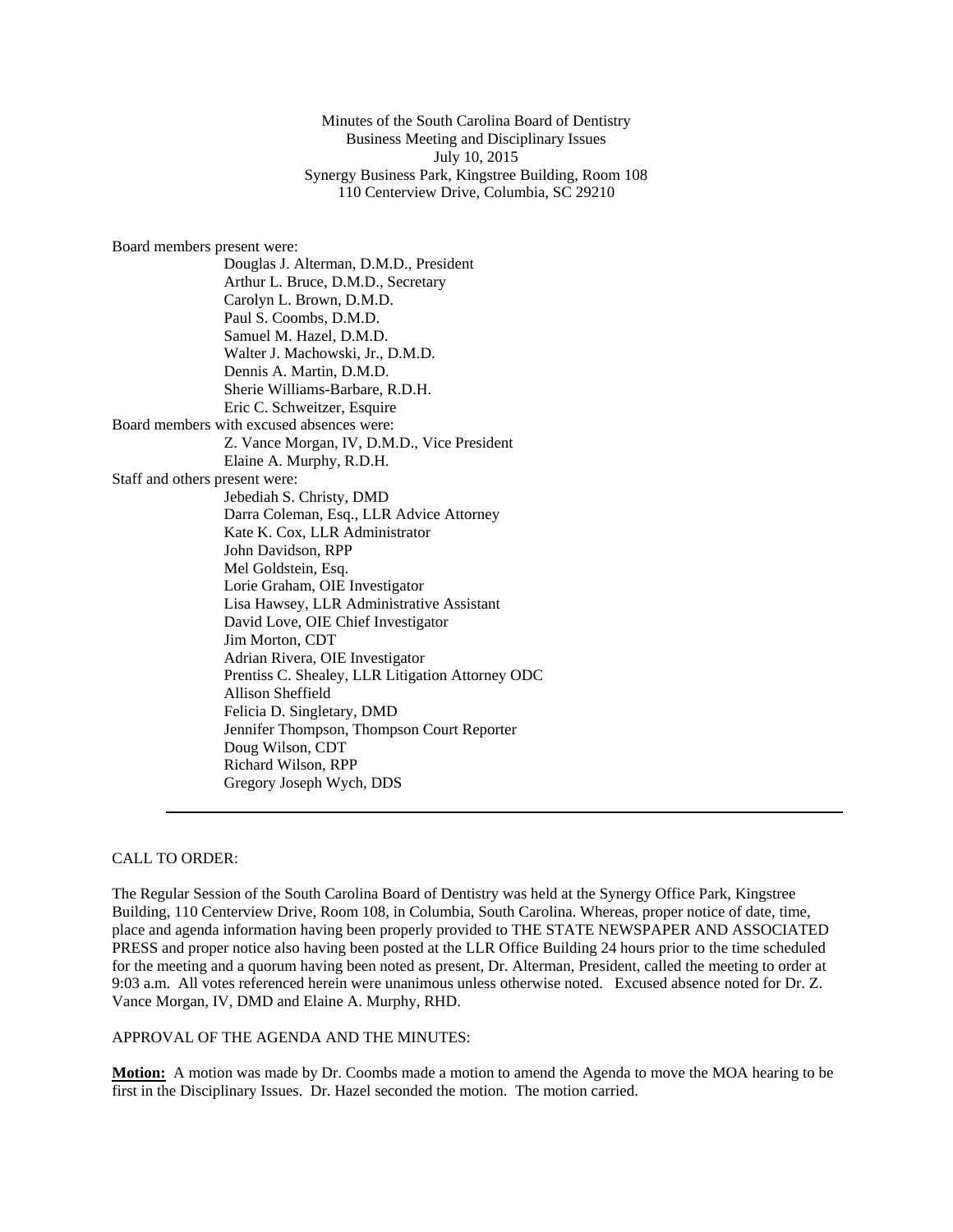**Motion:** A motion was made by Ms. Williams-Barbare to approve the amended Agenda. Dr. Coombs seconded the motion. The motion carried.

**Motion:** A motion was made by Dr. Hazel to approve the Minutes of the last meeting April 10, 2015. Dr. Bruce seconded the motion. The motion carried.

Dr. Alterman welcomed Dr. Brown to the Board and thanked for serving on the Sedation Regulation Committee.

DISCIPLINARY ISSUES REPORTS:

Investigative Review Committee (IRC) Reports:

The IRC report was presented by Mr. Love. The report was from June 25 and July 9, 2015. Discussion followed on a few of the cases and defining what is the initial issue description and then the IRC logic description from findings from the investigation. Advertising was discussed and corporate ownership of practices. It was noted that the Board licenses dentists, and dentists are responsible in the end for what is done in their name.

**Motion:** A motion was made by Mr. Schweitzer to approve the IRC Report as presented for 21 Dismissals, 2 Letters of Caution, 1 Cease & Desist, and 6 Formal Complaints. Ms. Williams-Barbare seconded the motion. The motion carried.

#### OIE and ODC Management Reports:

The OIE Management Reports and ODC Management Reports were presented. Both were accepted as information.

#### APPLICATION HEARINGS:

#### Felicia D. Singletary, D.M.D.:

An application hearing by credentials was held for Dr. Singletary due to her being under investigation in North Carolina. Ms. Coleman advised the Board. Dr. Singletary was present and represented herself with waiver of counsel. A court reporter was present. The hearing commenced.

**Motion:** Mr. Schweitzer made a motion to go into Executive Session for legal advice. Dr. Martin seconded the motion. The motion carried.

**Motion:** Mr. Schweitzer made a motion to return to Open Session. Dr. Coombs seconded the motion. The motion carried*.* 

**Motion:** Dr. Coombs made a motion to deny the application due to pending discipline in another state based on statute 40-15-275 (A.)(5.) Mr. Schweitzer seconded the motion. The motion carried. It was noted that application by credentials is not possible in this case and that South Carolina offers application by examination.

# Jebediah S. Christy, D.M.D.:

An application hearing by credentials was held for Dr. Christy due to he had unreported discipline on his application and he had submitted a letter regarding alcohol use. Ms. Coleman advised the Board. Dr. Christy was present and represented himself with waiver of counsel. A court reporter was present. The hearing commenced.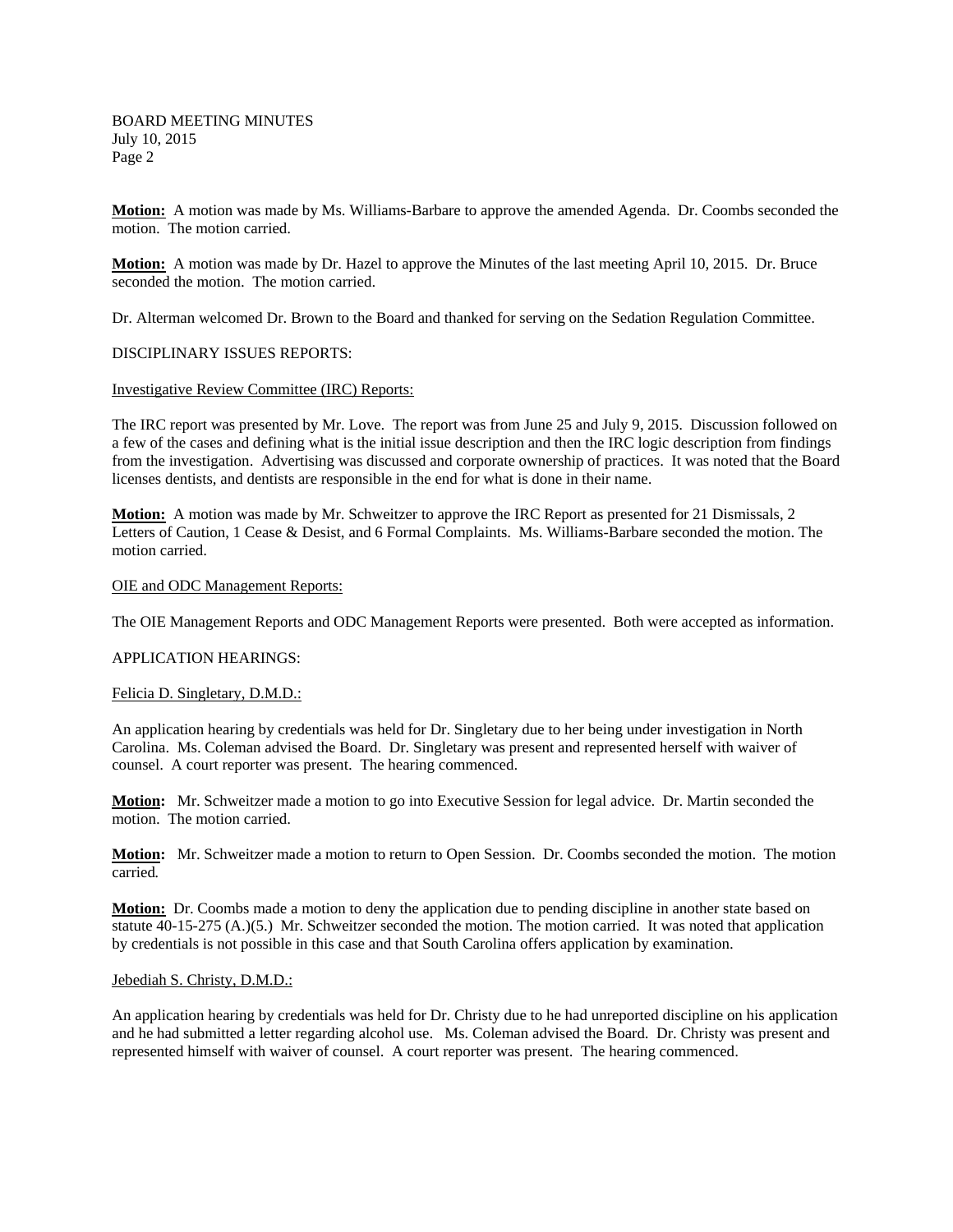**Motion:** Mr. Schweitzer made a motion to go into Executive Session for legal advice. Dr. Coombs seconded the motion. The motion carried.

**Motion:** Dr. Hazel made a motion to return to Open Session. Dr. Coombs seconded the motion. The motion carried*.* 

**Motion:** Mr. Schweitzer made a motion stating in review of the complete record now presented, including the documentation from New Hampshire and the national report regarding the disclosure of what would constitute formal complaint - it appears there are no pending matters and no disciplinary actions. Therefore based upon the entire record, granting licensure was recommended. Dr. Bruce seconded the motion. The motion carried.

DISPLINARY ISSUES: Disciplinary hearings are closed for the Board of Dentistry.

### MOA Hearing for Case # 2014-12 and 2015-16:

A MOA Hearing was held for the Respondent. Mrs. Coleman advised the Board. The state was represented by Prentiss C. Shealey, Esq. The Respondent was present and represented himself with waiver of counsel. A court reporter was present. The closed hearing commenced.

**Motion:** Mr. Schweitzer made a motion to go into Executive Session for legal advice. Dr. Machowski seconded the motion. The motion carried.

**Motion:** Mr. Schweitzer made a motion to return to Open Session. Dr. Bruce seconded the motion. The motion carried. It was noted Dr. Machowski had to leave the room and a quorum remains.

**Motion:** Mr. Schweitzer made a motion to accept Gregory Joseph Wych, DDS's MOA with the following conditions of issuance of a public reprimand; to require a civil penalty of \$10,000.00 to be paid within 60 days of the effect of this Order; probation for 5 years; and complete 12 hours of continuing education hours in dental ethics within 12 months of the effect of this Order. Secondly, the respondent will verify that all advertising relating to services to be provided by and relating to general dentistry be provided by general dentists and avoid any communication that expresses or implies specialization. All advertising must contain a conspicuous disclaimer that all services are being provided by general dentists. Neither the respondent, nor anyone within his employment, may advertise dental services in a way that is false, deceptive or misleading or attempts to create any impression unsupported by fact of superior skills or qualifications. Any violations of any of the terms of the probation as set forth above the respondent's license will be immediately suspended until further action of the Board. Dr. Bruce seconded the motion. The motion carried.

# Consent Agreement Request for Case # 2010-48:

A Consent Agreement hearing was held for the respondent. Ms. Coleman advised the Board. The state was represented by Prentiss C. Shealey, Esq. The respondent was not present. A court reporter was present. The closed hearing commenced for a Consent Agreement.

**Motion:** Dr. Machowski made a motion to accept the Consent Agreement for Thomas Frank Figliorelli, Jr, D.M.D. Mr. Schweitzer seconded the motion. The motion carried.

# Consent Agreement Request for Case # 2014-26:

A Consent Agreement hearing was held for the respondent. Ms. Coleman advised the Board. The state was represented by Prentiss C. Shealey, Esq. The respondent was not present. A court reporter was present. The closed hearing commenced for a Consent Agreement.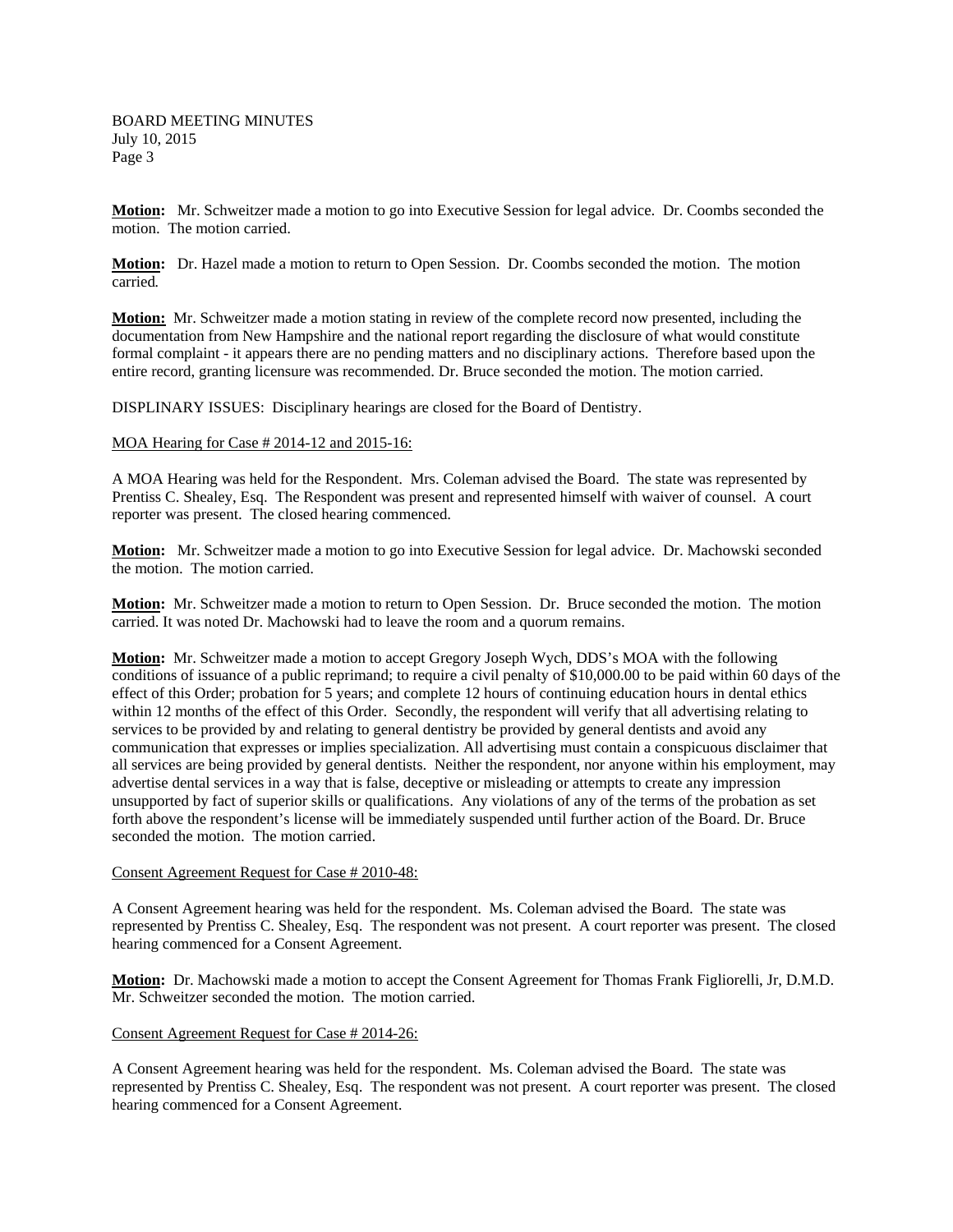BOARD MEETING MINUTES July 10, 2015 Page 4

**Motion:** After noting a scrivener's error, Mr. Schweitzer made a motion to accept the Consent Agreement for Ronal James Barth, D.M.D. Dr. Martin seconded the motion. The motion carried.

# Consent Agreement Request for Case # 2014-79:

A Consent Agreement hearing was held for the respondent. Ms. Coleman advised the Board. The state was represented by Prentiss C. Shealey, Esq. The respondent was not present. A court reporter was present. The closed hearing commenced for a Consent Agreement.

**Motion:** Dr. Hazel made a motion to accept the Consent Agreement for Patricia Ellen Noland, D.M.D. Dr. Coombs seconded the motion. The motion carried.

### Consent Agreement Request for Case # 2011-51 and 2012-44:

A Consent Agreement hearing was held for the respondent. Ms. Coleman advised the Board. The state was represented by Prentiss C. Shealey, Esq. The respondent was not present. A court reporter was present. The closed hearing commenced for a Consent Agreement.

**Motion:** Dr. Bruce made a motion to accept the Consent Agreement for William Ernest Altman, D.M.D. Dr. Hazel seconded the motion. The motion carried.

MOA Hearing Case # 2014-30 had been granted a continuance just prior to the meeting

### Letter of Request to Ease License Restriction:

Dr. Russell Charles Hurst, J. sent a letter of request to the Board to ease the license restrictions that apply to him by Order; however, he stated he would not be appearing. Upon legal advice to the Board's staff from the advice counsel for the Board, Dr. Hurst was instructed it would be in his best interest to appear due to the serious nature of the matter. With that information, Dr. Hurst declined to appear.

**Motion**: A motion was made by Mr. Schweitzer based on the record which is before the Board, there is no compelling reason to grant this request and moved that the request be denied. Ms. Williams- Barbare seconded the motion. The motion passed.

# PRESENTATION ON DENTAL TECHNOLOGY:

Jim Morton, CDT and Doug Wilson, CDT made a presentation to the Board to explain and refresh the Board on dental technology and the state laws regarding its practice. Discussion followed. It was taken as information and Mr. Morton and Mr. Wilson were thanked for their thorough PowerPoint and presentation.

#### ADMINISTRATIVE REPORTS:

#### Administrative Report:

The Administrative Report was given with the staffing chart listed. It was announced that Dr. Alterman, Dr. Morgan, and Ms. Murphy will attend AADB with the possibility of Dr. Martin and others considering attending. It was reported LLR gave special permission for more than the usual 2 travelers. It was noted that the District 1 election will be conducted. Hearing Panel processes were reviewed again for the Board; and it was discussed how the full Board will review the Hearing Panel transcript and make the final ruling on the Panel Hearing members' recommendation. Mr. Imgrund was not present today as he was presenting at the attending the Governor's Taskforce Meeting on Domestic Violence. The Board of Dentistry is part of that taskforce.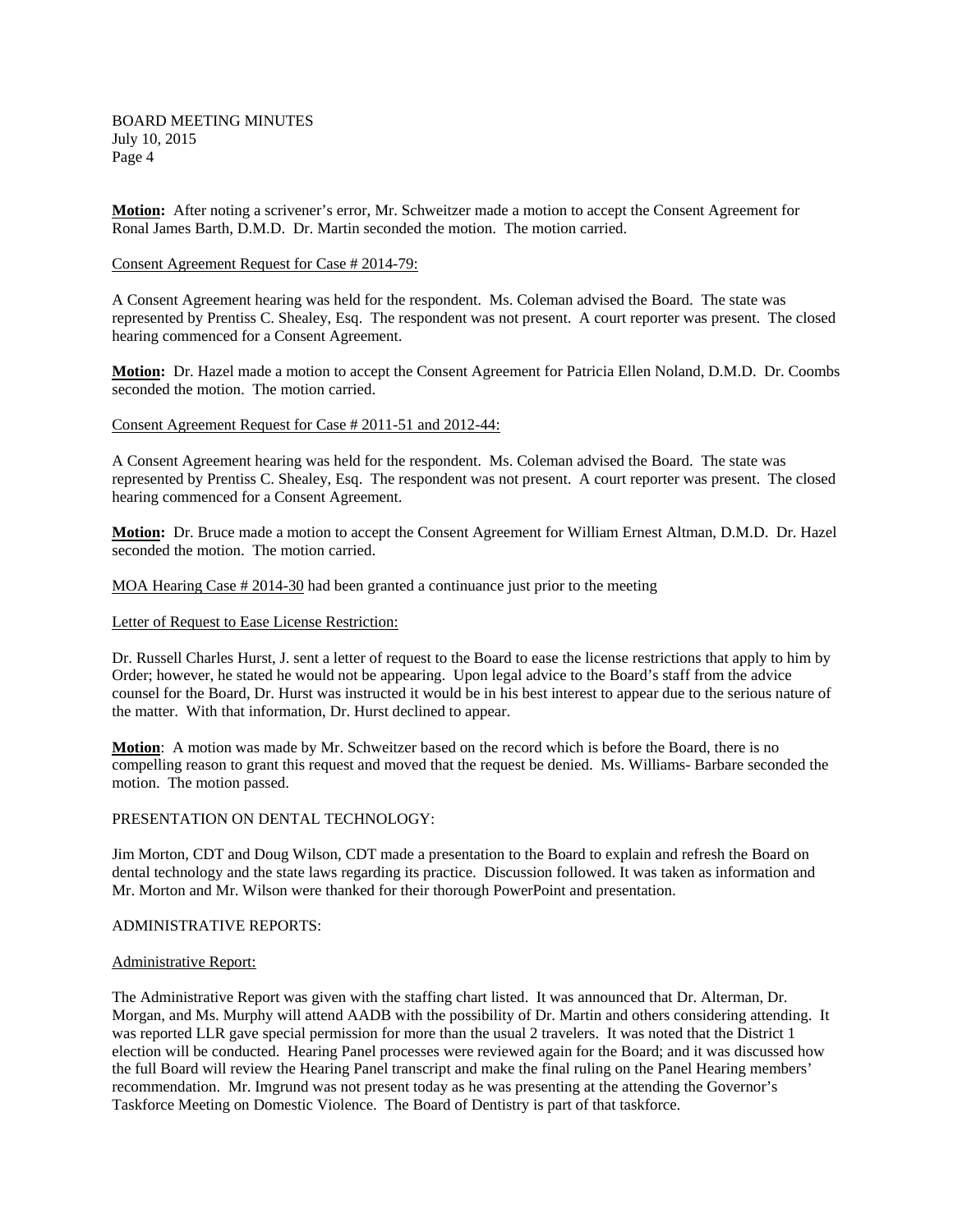BOARD MEETING MINUTES July 10, 2015 Page 5

# Financial Report:

Financial Report of the Board was given as information by Mrs. Cox.

# UNFINISHED BUSINESS:

### Sterilization and Infection Control Regulation Committee Update:

Dr. Coombs reviewed the Committee work in planning for promulgation of regulations regarding sterilization and infection control from the last Committee meeting on April 24, 2015 for an amendment to Regulation 39-10. The amendment was presented to the Board for discussion. It was reviewed and the process to promulgate regulations was reviewed. It was noted that the Notice of Drafting (NOD) has already been done for The State Register.

**Motion:** A motion was made by Ms. Williams-Barbare to approve the draft of an amended Regulation 39-10 to be sent to the General Assembly. The motion carried.

# Sedation Committee Update:

Dr. Alterman reviewed the Committee meeting held on May 15, 2015 to draft regulations to support Article 3 in the Practice Act on Sedation; and he discussed the thirteen topics of interest for the regulation. He reviewed education/requirements, permitting, costs/renewals, inspectors/inspections, equipment needed, and who was present. It was noted that dentists are being permitted; however, there are facility inspections where the dentists practice sedation. The dentist is responsible for only practicing in facilities that meet all requirements. Discussion followed. He reported that there will be a draft written by Mr. Imgrund which will be reviewed at the next Committee meeting and hopefully ready to be presented to the Board at the next Board meeting on October 9, 2015. There already has been a Notice of Drafting submitted for The State Register. Dr. Alterman will set the next Committee meeting date for late summer or early fall. The Board will also be notified of the date.

# NEW BUSINESS:

#### Consistency of Acceptance of WREB; Consistency in Accepting Residencies as Part of 5 years of Practice:

It was discussed the staff needs clarity on consistency in accepting WREB for different types of applicants and clarity of accepting residencies as part of the 5 years of practice for different types of applicants. At this time the Board will accept WREB from applicants who hold a license in another state but will not accept WREB for initial license applicants. With residencies, the Board has begun to accept residencies as part of the 5 years of practice for military applicants but not allowing residencies to count for civilian applicants. Ms. Williams-Barabare noted some states accept all exams and some limit the exams accepted. Short discussion was held and Dr. Alterman would like Dr. Morgan to look into the acceptance of WREB for applicants and into the upcoming changes in who administers exams. It was noted applicants need clarity as well on the residency question. Ms. Williams-Barbare and Dr. Machowski volunteered to help Dr. Morgan for the next meeting.

# Academy of General Dentistry Letter:

A letter regarding advertising in South Carolina was sent to the Board form AGD. It was noted South Carolina does have advertising laws, accepts complaints and disciplines on advertising violations. The AGD made a suggestion for a notice to dentists in South Carolina. Dr. Bruce was asked to write something for the Board to place in the Newsletter for the end of the year. All Board publications and web site information would be reviewed by legal advice before release. It was stated that e-blasts can be sent out with information and SCDA is helpful with information.